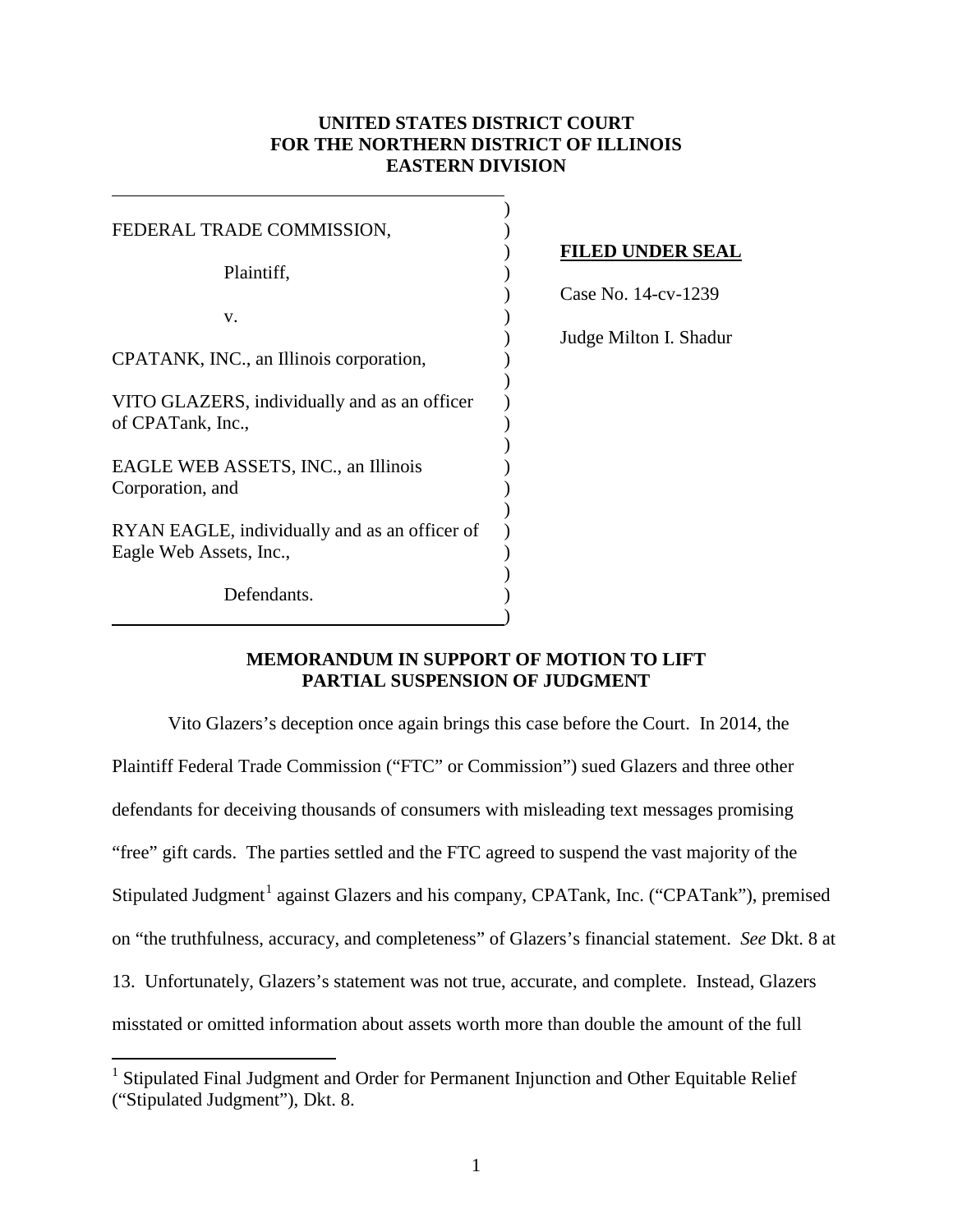judgment. Therefore, pursuant to Sections III.G, III.I, and III.K of the Stipulated Judgment, the FTC moves to lift the suspension and enter the full judgment against Glazers for \$200,000, plus interest and less the  $$20,000$  already paid. *Id.* at  $14-15$ <sup>2</sup>

### **I. BACKGROUND**

 $\overline{a}$ 

The FTC sued CPATank and Eagle Web Assets, Inc., as well as their respective owners, for a scheme that sent millions of deceptive text messages to thousands of consumers. Dkt. 1 at 3. Defendants paid "affiliates" to send messages offering free gift cards to consumers and directing those consumers to click on links to various websites. *Id.* at 5-6. Once on those websites, consumers were induced to sign up for negative option subscriptions, turn over personal information, or purchase other products. *Id*. 3 The parties settled these claims in the Stipulated Judgment, which enjoined Defendants' illegal conduct and required Defendants to pay back their ill-gotten gains. Dkt. 8. The FTC agreed to suspend the vast majority of the monetary relief provisions, including the balance of the judgment, upon the Defendants meeting certain prerequisites, including payment of \$20,000 and submission of true, accurate, and correct representations about their financial conditions. *Id*. at 14.

#### **II. GLAZERS MISREPRESENTED HIS FINANCES TO THE COMMISSION**

## **a. Glazers's Individual Financial Statement**

On November 19, 2013, Glazers signed the "Federal Trade Commission Financial Statement of Individual Defendant" ("Financial Statement"). *See* Decl. of Anthony Gales, Ex. 1

 $2$  Defendants Eagle Web Assets, Inc. and Ryan Eagle also signed the Stipulated Judgment, however the \$200,000 judgment against them is separate from the judgment against CPATank and Glazers. *Id.* This motion does not pertain to Defendants Eagle Web Assets, Inc. or Ryan Eagle.

 $3$  Pursuant to the Stipulated Judgment, the facts in the Complaint are taken as true for the purposes of "any subsequent civil litigation by or on behalf of the Commission, including in a proceeding to enforce its rights to any payment or monetary judgment pursuant to this Order." Dkt. 8 at 15.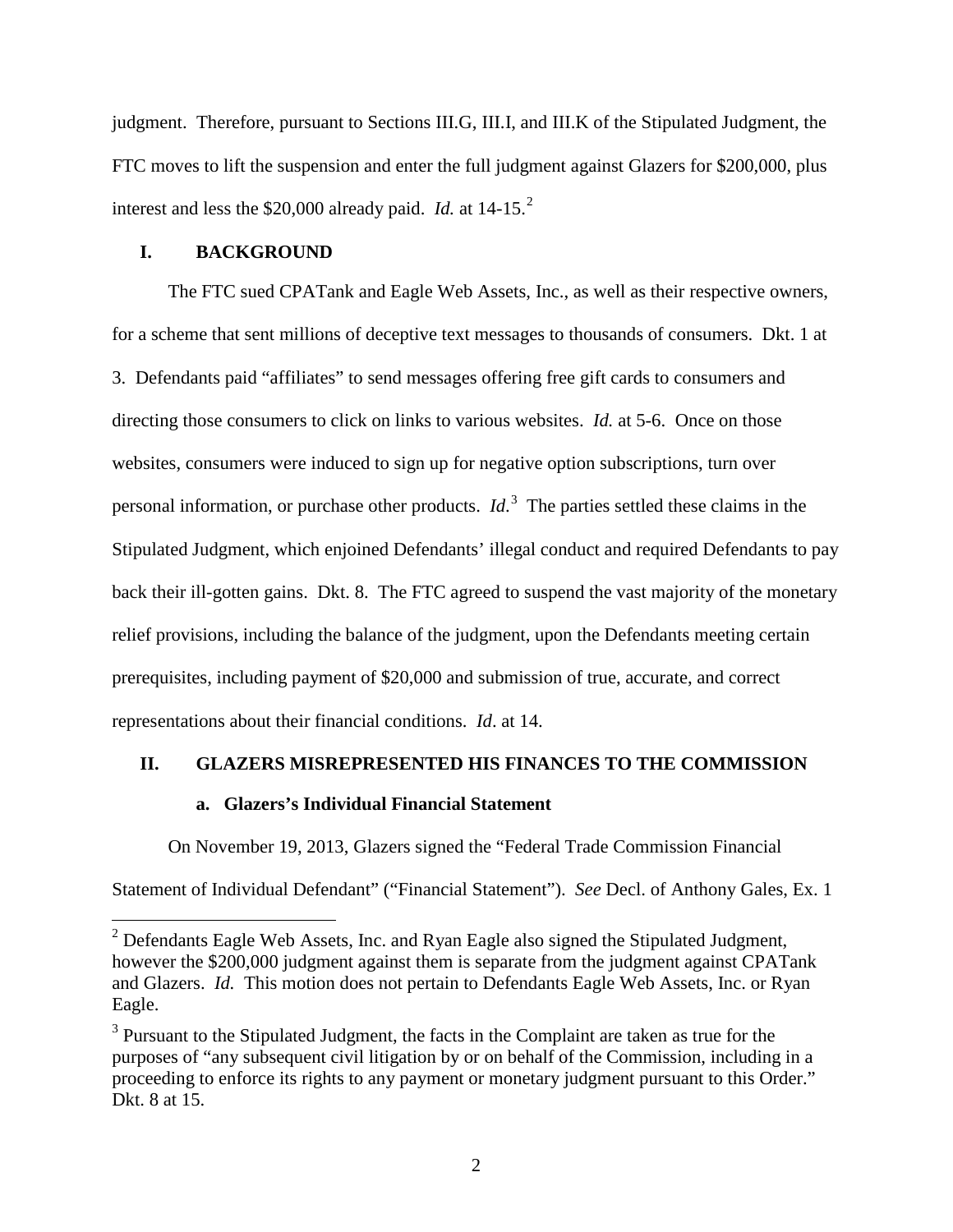at 2, Attach. A. The document required Glazers to identify, among other things, all safe deposit boxes, cash on hand, bank accounts, businesses owned, real or personal property, liabilities, asset transfers, and expenses. *Id*. Glazers signed the statement under penalty of perjury. *Id*. at 10.

Glazers's listed very few assets. He disclosed that he was the sole owner of four businesses: CPATank; One World Publishing LLC; Solomon Assets LLC; and Guaranteed Global Ltd. *Id.* at 5. He stated that these "[c]losely held companies have little or no value." *Id.* at 9. In his disclosure of bank accounts, Glazers detailed a total of \$16,333.93 in four bank accounts. Of this amount, \$1,637.33 was in a personal account, and \$14,696.60 was spread between three accounts belonging to two of Glazers's businesses, One World Publishing and Guaranteed Global. *Id.* at 4. He disclosed no cash on hand, *id.*, two vehicles, between which he claimed less than \$10,000 in equity, *id.* at 6, and \$37,500 worth of watches, *id.* at 6.<sup>4</sup> In sum, Glazers valued his total assets at \$166,843 and his liabilities at \$125,278. *Id.*

The Financial Statement required Glazers to disclose any transfer of assets in excess of \$5,000 within the prior five years, excluding "ordinary and necessary living and business expenses paid to unrelated third parties." *Id.* at 8. Glazers disclosed only one such transfer: \$15,000 given in May of that year to "Sally Mae [sic]" for "Ex-girlfriend, Paid off Car." *Id*. 5

#### **b. Glazers's Actual Finances**

 $\overline{a}$ 

Glazers omitted at least one significant asset from his Financial Statement. One of Glazers's companies, Solomon Assets LLC, maintained a bank account at The PrivateBank and Trust Company. *See* Gales Decl., Ex. 1 at 2, Attach. D. On February 9, 2012, the account

 $4$  Finally, he disclosed a \$273,000 judgment in his favor against his co-defendant in this matter, *see id.* at 5, but expressed doubt that he would ever recover that money and valued it at zero in his asset summary, *id.* at 9.

 $<sup>5</sup>$  The Financial Statement also listed Glazers's liabilities, including the debts owed on his cars,</sup> *id.* at 6, \$7,330.42 in credit card debt, *id.* at 7, \$438 in taxes owed to the state of Illinois, *id.* at 7, and \$14,620.10 owed to his lawyers, *id.* at 8.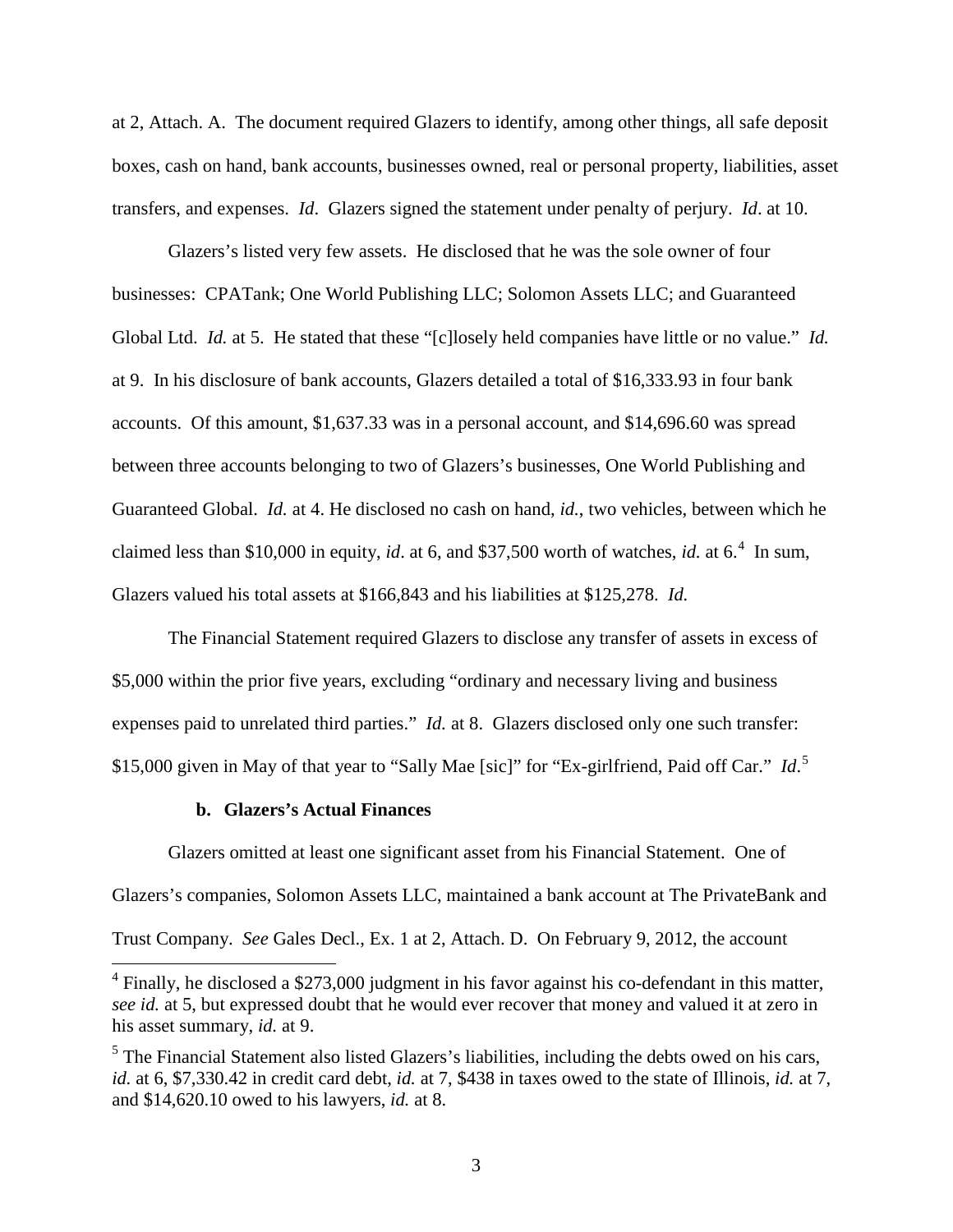received \$524,388.96 by wire transfer. *Id.* at 30-31. Between then and May 2013, the account had few transactions: a \$33,456 wire transfer to "Steve Auto," *id.* at 27-28, and two checks for \$24,000 and \$2,500 to Guaranteed Global Ltd. (another of his companies), *id.* at 14, 25, leaving a balance of \$464,417.96, *id.* at 2. On June 11, 2013, Glazers withdrew \$20,000 in cash from the account. *Id.* at 6.

Then, on June 20, Glazers withdrew another \$400,000 in cash. *Id.* at 2, 7. In doing so, he signed a notarized letter absolving the bank of any liability arising from his withdrawal of \$400,000 in cash and indicating that he would be assisted by a private security guard. Gales Decl., Ex. 1 at 3, Attach. E at 2. The next day, he made three payments totaling \$14,845.94 to "Toyota Pay." *See* Gales Decl., Ex. 1 at 2, Attach. D at 2. Finally, on June 26, the bank informed Glazers that it would close his account and he needed to recover the remaining funds, *see* at 3, Gales Decl., Ex. 1 at 3, Attach. E. at 2, which he did by authorizing a cashier's check payable to Solomon Assets LLC for the remaining \$27,722.02. Gales Decl., Ex. 1 at 2 Attach. D at 2, 9. $^6$  In total, Glazers withdrew at least \$447,722.02 in cash and cashier's checks from the Solomon Assets account in the month of June 2013, while negotiating the Stipulated Judgment with the FTC.

Solomon Assets does not engage in any business activities, but rather is a place for Glazers to stash his money. According to Glazers's sworn January 16, 2016 Compliance Report, "Solomon Assets LLC is a limited liability company formed in November 2011 to hold personal and unencumbered assets of the Defendant. Defendant has been at all times the 100% shareholder and sole officer and employee of Solomon Assets LLC." Gales Decl., Ex. 1 at 2, Attach. B at 2.

 $6$  This list of transactions omits small charges that appear to be service fees.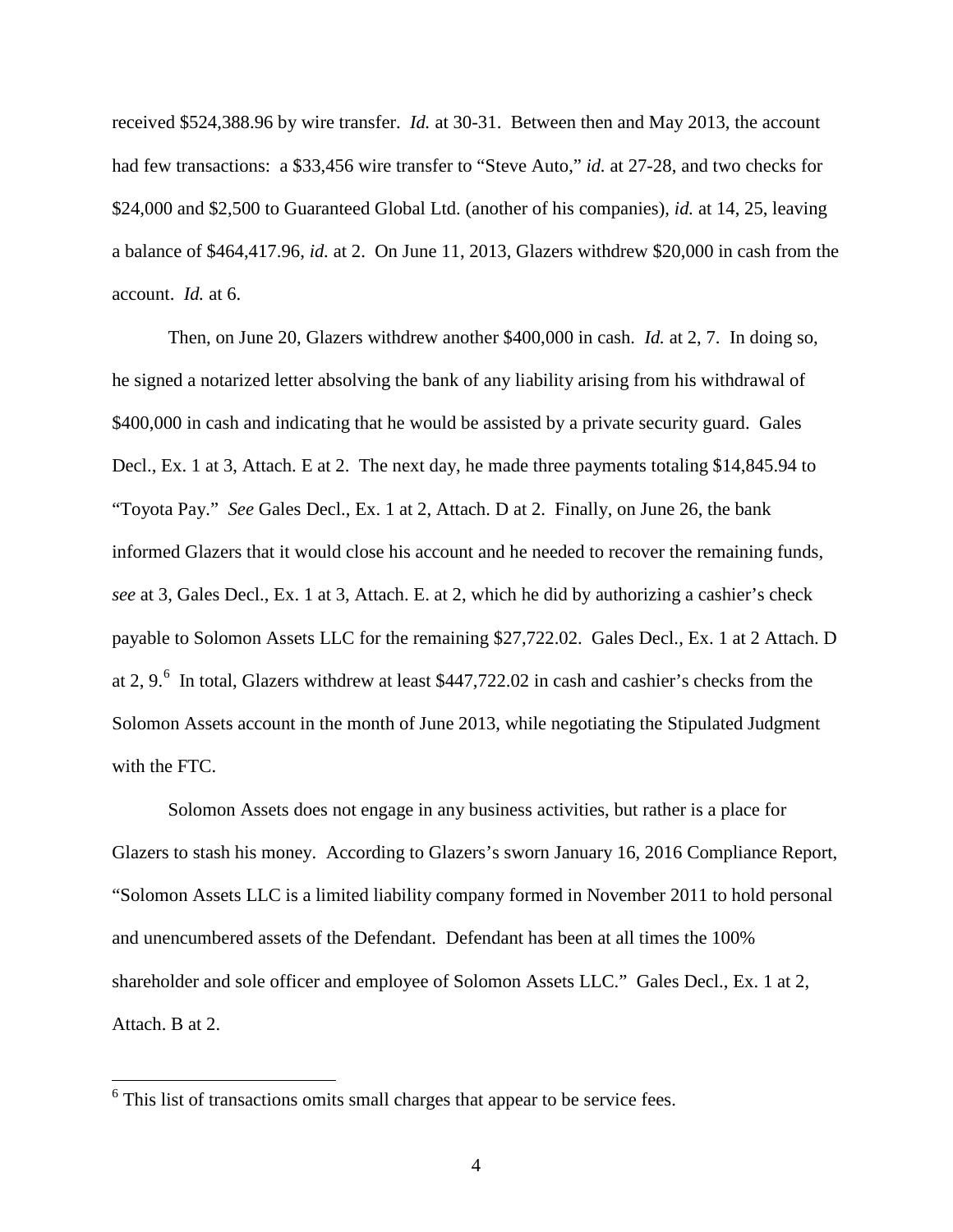Glazers misrepresented his finances by failing to disclose in his Financial Statement the \$447,722.02 taken from the Solomon Assets account. If he retained the cash, he should have disclosed it as cash on hand under Item 9. If he deposited it into another account, he should have disclosed that under Item 9. If he purchased personal or real property with the money, he should have disclosed that under Items 17 or 18, respectively. If he paid, gave, or loaned the money to someone else, he should have disclosed that as an asset transfer under Item  $23.^7$  If he held the money in the name of one of his businesses, then his statement that his "companies have little or no value" in Item 25 is false. $8<sup>8</sup>$ 

# **III. GLAZERS'S MISREPRESENTATION WAS MATERIAL AND THE SUSPENSION OF THE JUDGMENT AGAINST HIM SHOULD LIFT**

Glazers's gross misrepresentation(s) regarding his assets were material to the Commission's decision to agree to the suspension. The Stipulated Judgment is clear that "[t]he Commission's agreement to the suspension of part of the judgment against [. . .] Vito Glazers is expressly premised upon the truthfulness, accuracy, and completeness of" his Financial Statement. Dkt. 8 at 13. According to the Stipulated Judgment, the suspension should lift "if, upon motion by the Commission, the Court finds that [Glazers] failed to disclose any material

 $<sup>7</sup>$  Item 23 allowed Glazers to "exclude ordinary and necessary living and business expenses paid</sup> to unrelated third parties," but that clause provides no basis for this omission. Glazers admits that Solomon Assets was merely a device to hold his assets, *see* Gales Decl., Ex. 1 at 2, Attach. B at 2, so it would have negligible ordinary and necessary business expenses. Thus, Solomon Assets could not truly have been valueless unless it had transferred away the \$447,722.02 outside the ordinary course of business.

 $8$  The FTC is not alone at the receiving end of Glazers's dubious claims of poverty. At nearly the same time as he was negotiating the Stipulated Judgment, Glazers was preparing to appear on a reality dating show called *Mystery Millionaire*. *See* Gales Decl., Ex. 1 at 3, Attach. 5. The premise of the show is that Glazers is a millionaire who pretends to be penniless on a series of first dates, and the audience sees what happens when the "Mystery Millionaire" reveals his secret. In promotional materials, Glazers purports to own an advertising company valued at \$5- 10 million and "will only be caught wearing Gucci or Louis Vuitton." *See id*. Glazers's episode of the show ultimately aired on July 11, 2014 – less than five months after the entry of the Stipulated Judgment. *See id*.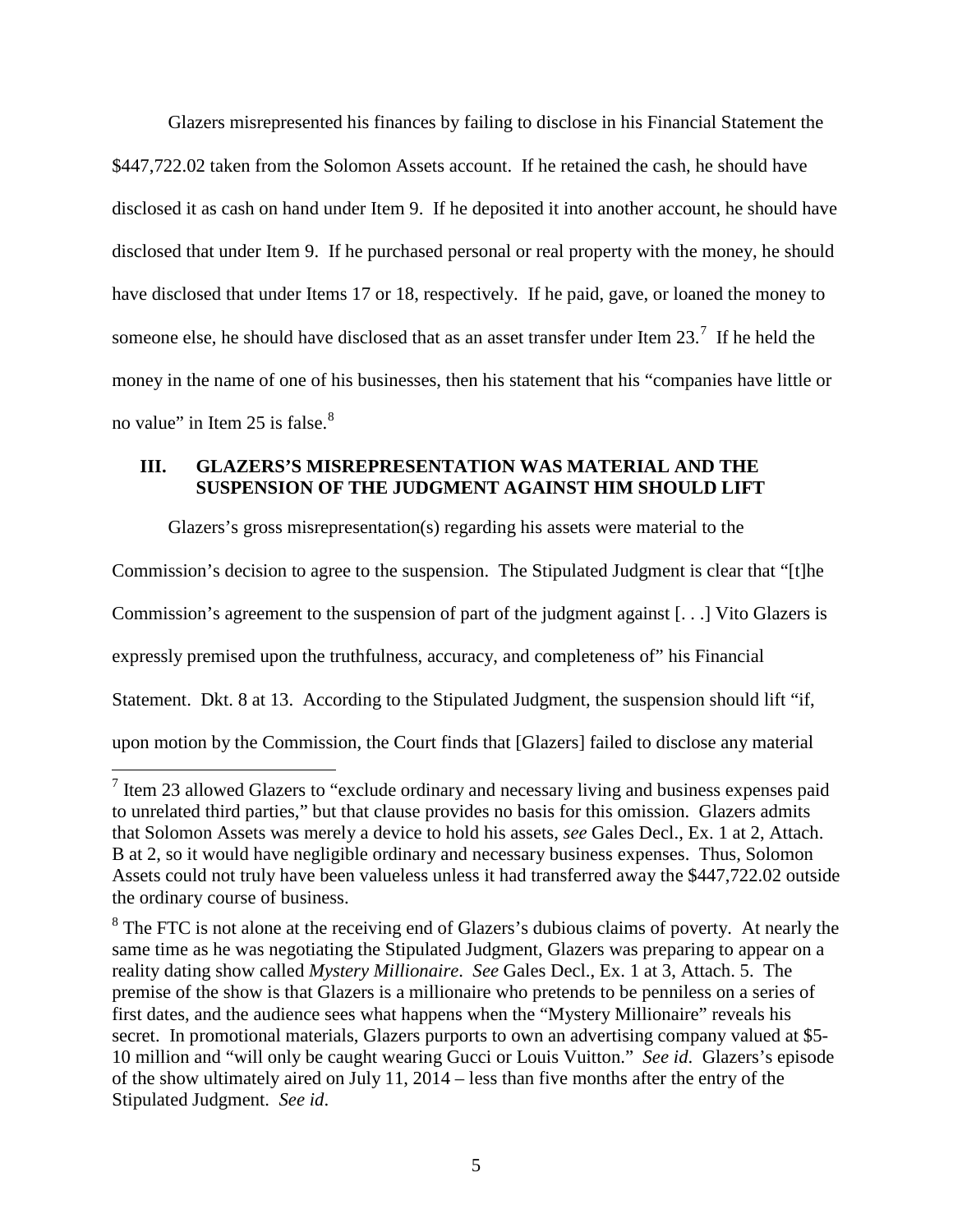asset, materially misstated the value of any asset, or made any other material misstatement or omission in the [Financial Statement]." *Id.* at 14. Glazers did just that by failing to disclose at least \$447,722.02 in assets. Glazers's failure to disclose assets worth more than double the full value of the judgment is material under any standard.

Glazers's misstatements are clearly material because they would reasonably affect the Commission's decision regarding the settlement. A misrepresentation is material if the misinformation is likely to affect a reasonable actor's choice or conduct. *In re N.C.*, 993 N.E.2d 134, 142 (Ill. App. 2013) (citing *Jordan v. Knafel*, 880 N.E.2d 1061, 1069 (Ill. App. 2007)); *see also* Restatement (Second) of Contracts § 162(2) (1981) ("A misrepresentation is material if it would be likely to induce a reasonable person to manifest his assent."). <sup>9</sup> "To be material, the representation need not have been the paramount or decisive inducement, so long as it was a substantial factor." *Jordan*, 880 N.E.2d at 1069 (internal quotations omitted); *cf.* Restatement (Second) of Contracts § 167 cmt. a ("It is not necessary that this reliance have been the sole or even the predominant factor in influencing his conduct. It is not even necessary that he would not have acted as he did had he not relied on the assertion.").<sup>10</sup>

Here, the hidden amount was larger than the total judgment. Under these facts, no reasonable person would settle for ten cents on the dollar. The withdrawal alone shows that, near the time of the Stipulated Judgment, Glazers had access to large sums of money. Even if Glazers

<sup>9</sup> The FTC Act standard for materiality bolsters this point. *See In re Thompson Med. Co.*, 104 F.T.C. 648, 788 (defining material misrepresentation to be statements "likely to affect a consumer's choice of or conduct regarding a product") *aff'd*, 791 F.2d 189 (D.C. Cir. 1986); *Kraft, Inc. v. FTC*, 970 F.2d 311; 322 (7th Cir. 1992) ("A claim is considered material if it 'involves information that is important to consumers and, hence, likely to affect their choice of, or conduct regarding a product.'") (quoting *Cliffdale Assocs.*, 103 F.T.C. 110, 165 (1984)).

<sup>10</sup> *Cf. In re Novartis Corp.*, 127 F.T.C. 560, 695 (1999) *aff'd* 223 F.3d 783 (D.C. Cir. 2000) ("[I]n order to be material, a claim does not have to be the *only* factor or the *most* important factor likely to affect a consumer's purchase decision, it simply has to be *an* important factor.").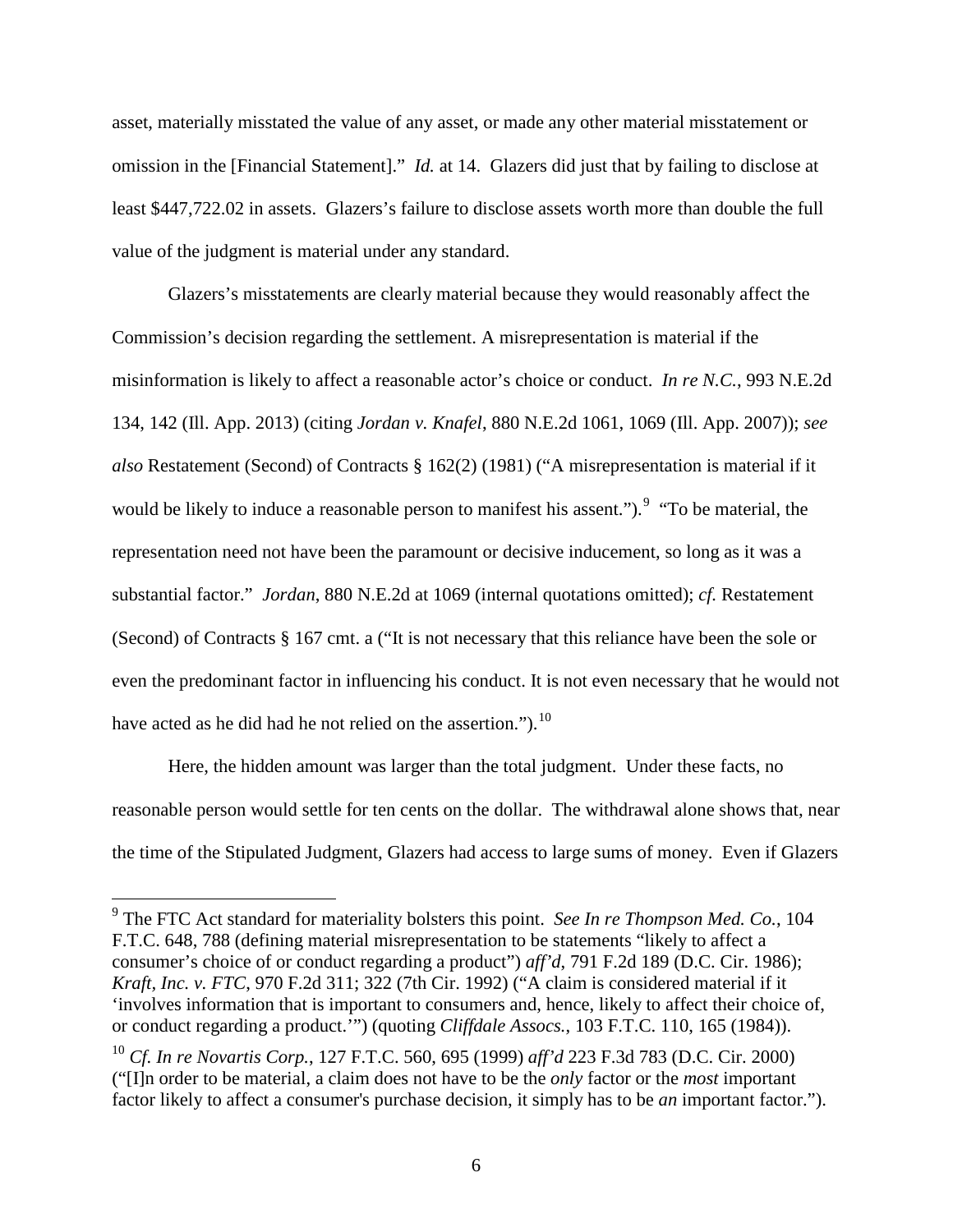no longer had the money, he was obligated to disclose it. The Commission provided numerous places on the Financial Statement, in any one of which the money could have been disclosed.<sup>11</sup> A reasonable actor in the Commission's position would certainly consider recent access to enough money to pay the entire judgment twice over important in deciding whether to agree to the suspension.<sup>12</sup> Thus, its omission or misrepresentation was material.

Regardless of what happened to the \$447,722.02 after Glazers withdrew it from his account, he either failed to disclose a material asset, materially misstated the value of an asset, or made another material misstatement or omission in his Financial Statement. Whatever the case, the Stipulated Judgment is clear about the result of such misrepresentations or omissions. Accordingly, the suspension should be lifted and judgment should entered in favor of the FTC in the amount of \$180,000 plus interest accruing from the date of the Stipulated Judgment.

 $11$  Under the FTC Act standard, Glazers's claims are presumptively material. Express claims are presumed material, *Thompson Med. Co.*, 104 F.T.C. at 816; *Kraft*, 970 F.2d 322-23 (citing *FTC v. Colgate-Palmolive Co.*, 380 U.S. 374, 392 (1965)), as are intentional claims, *Novartis Corp.*, 127 F.T.C. at 686 (1999), *aff'd* 223 F.3d 783 (D.C. Cir. 2000). In signing the Financial Statement that instructed him to list each asset, liability, and transfer, Glazers made the express claim that the form was "true and correct." *See* Gales Decl., Ex. 1 at 2, Attach. A at 10. Moreover, Glazers knew the Commission relied "upon the truthfulness, accuracy, and completeness of" his Financial Statement in agreeing to the suspension, Dkt. 8 at 13, and he misstated or omitted information regarding his assets with the intent of inducing that agreement. Glazers's misstatements were both express and intentional, and thus presumptively material.

<sup>&</sup>lt;sup>12</sup> Furthermore, in agreeing to the Stipulated Judgment, Glazers acknowledged that the Commission agreed to suspend the majority of the judgment based on his representations. Dkt. 8 at 13. Thus, Glazers's false claims were not only *likely to induce* the Commission to manifest its assent to the suspension, they *actually did so* – and Glazers knew it. Regardless of what a reasonable actor would likely do, "[a] misrepresentation is material if [. . .] the maker knows that it would be likely to induce the recipient to [manifest assent]." Restatement (Second) of Contracts § 162(2). Glazers knew that his claims of poverty were the reason that the FTC agreed to suspend part of the judgment, and his withdrawal of those funds during the pendency of this investigation underscores that he knew they would affect the Commission's agreement to that suspension. Because Glazers knew his misrepresentation or omission would likely induce the Commission's assent, it was material.